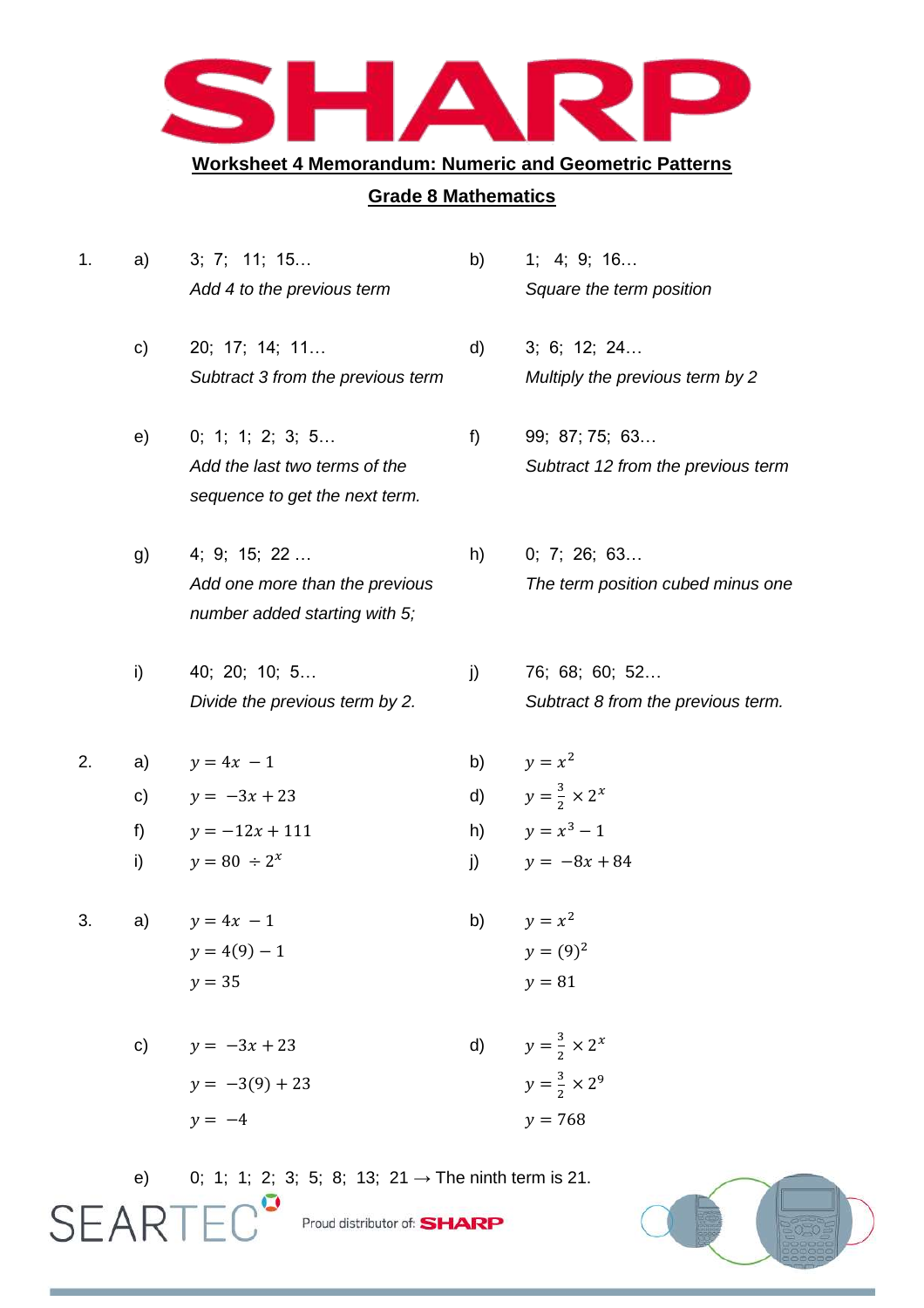f) 
$$
y = -12x + 111
$$
  
\n $y = -12(9) + 111$   
\n $y = 3$   
\nh)  $y = x^3 - 1$   
\n $y = (9)^3 - 1$   
\n $y = 728$ 

g) 4  
 
$$
4\begin{matrix}9\\+5\end{matrix}
$$
  $4\begin{matrix}15\\+7\end{matrix}$   $4\begin{matrix}22\\+8\end{matrix}$   $4\begin{matrix}30\\+9\end{matrix}$   $4\begin{matrix}9\\+10\end{matrix}$   $4\begin{matrix}60\\+11\end{matrix}$   $4\begin{matrix}72\\+12\end{matrix}$ 

Therefore the ninth term is 72

i) 
$$
y = 80 \div 2^{x}
$$
  
\nj)  $y = -8x + 84$   
\n $y = 80 \div 2^{9}$   
\nj)  $y = -8x + 84$   
\n $y = -8(9) + 84$   
\n $y = 12$ 

4. a) Rule: 
$$
y = 9x + 2
$$

| ∼ |          |          |    |    | . .      |        |
|---|----------|----------|----|----|----------|--------|
|   | <u>_</u> | ററ<br>∼∽ | 56 | __ | 101<br>. | $-427$ |

b) Rule: 
$$
m = n^2 - 2
$$

| $\boldsymbol{m}$ |  |  |              |     |
|------------------|--|--|--------------|-----|
| $\boldsymbol{n}$ |  |  | $\sim$<br>◡∠ | 119 |

c) Rule:  $p = -3q + 9$ 

|  |  | <b>b</b> |     |                                                                                                                                   |  |
|--|--|----------|-----|-----------------------------------------------------------------------------------------------------------------------------------|--|
|  |  | $-Q$     | -18 | $\begin{array}{ccc} \begin{array}{ccc} \end{array} & \begin{array}{ccc} \end{array} & \begin{array}{ccc} \end{array} \end{array}$ |  |

d) Rule:  $r = 2^s$ 

| $\overline{ }$ |  |  |              |            | . .  |
|----------------|--|--|--------------|------------|------|
|                |  |  | $\sim$<br>64 | 512<br>◡੶▴ | 4096 |

e) Rule: 
$$
v = \frac{5}{3} \times 3^w
$$

| $\mathbf{A}$ |           |    |     |            | 32 805 |         |
|--------------|-----------|----|-----|------------|--------|---------|
| W            | 1F<br>ں ו | 45 | 135 | 1215<br>ᇈᇅ |        | 295 245 |





**SEARTED** 



Add one more side to the next shape.

 $\sqrt{2}$ 

Proud distributor of: **SHARP**